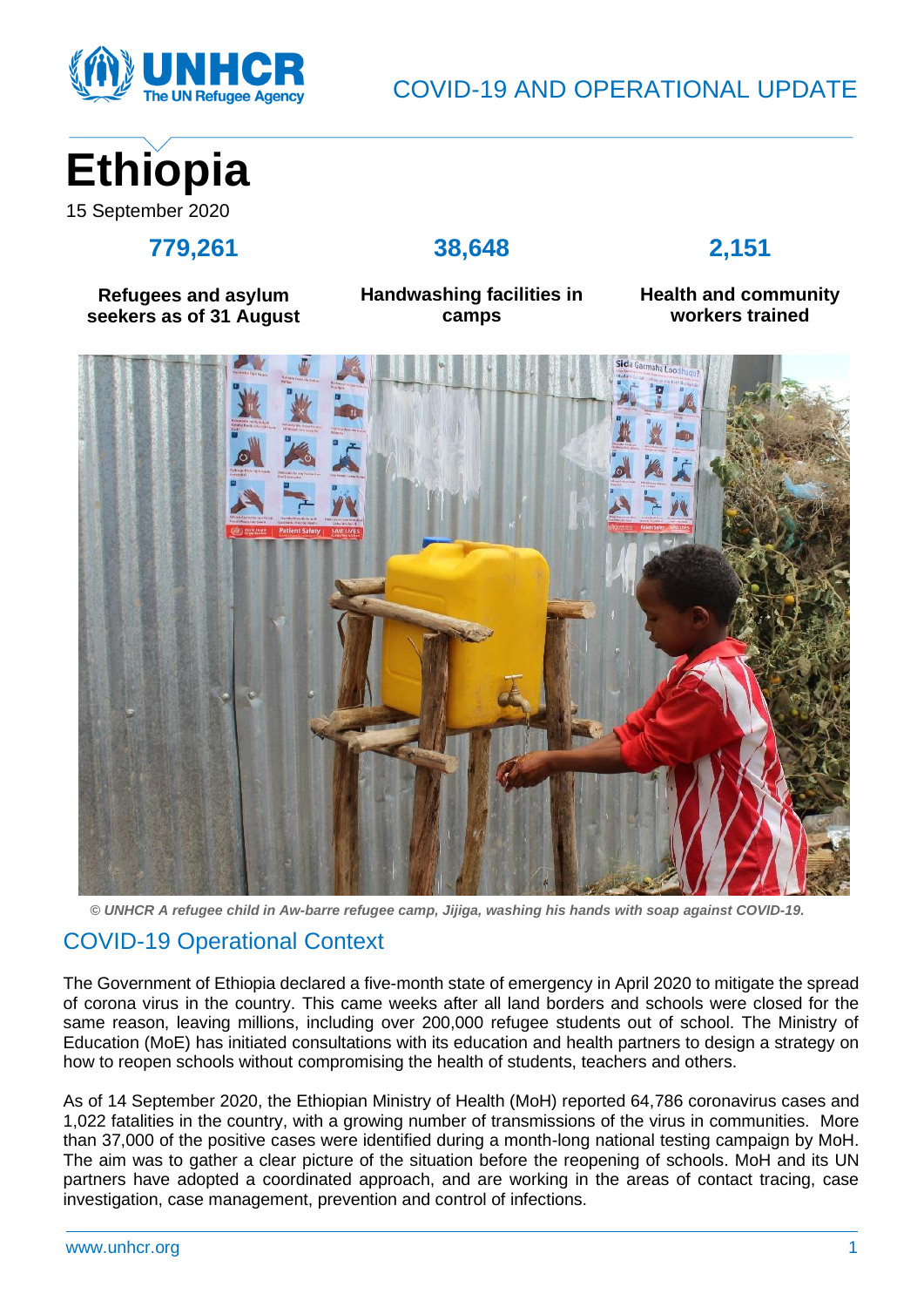#### COVID-19 Prevention and Response

The Government of Ethiopia, represented by the Agency for Refugees and Returnees Affairs (ARRA), and UNHCR, together with the Regional Health Bureaus and other health partners have scaled up preparedness and the response to COVID-19 in refugee camps and other locations sheltering refugees and asylum seekers. They have enhanced communication and hygiene and are working to reduce overcrowding to curb the spread of the virus. Supply of water and soap continues to be enhanced together with installation of handwashing stations, strengthening health services, equipping isolation and quarantine centers and provision of personal protective equipment for health care workers, first responders and others.

- 340,000 face masks dispatched by UNHCR to the different sub-offices and partners while other agencies working in the refugee response also provided masks, sanitizers and other personal protective equipment (PPE).
- 38.648 **handwashing stations** have been installed in communal centres and households in all the 26 refugee camps to promote regular handwashing with soap. Of these, **37,218** handwashing stations have been installed in refugee households and **1,430** were set up in communal facilities providing services to refugees and asylum seekers.
- **Digc 2,150 health and community outreach workers** have been trained and are actively engaged in awareness raising, case investigation and management, as well as mitigation, prevention and control of the virus. They include **410** health care workers, **16** laboratory technicians and **1,719** community outreach workers who are serving both the refugees and the communities hosting them. In addition, refugee representatives, Refugee Outreach Volunteers (ROVs), women, youth and child committees and other community representatives were trained and are actively engaged to ensure that basic preventive measures are observed in the communities.
- The daily average per capita **water distribution** in the refugee camps stands at **18.8** liters, with four refugee camps out of 26 receiving less than 15 liters per person per day. UNHCR, ARRA and partners are working to ensure that all refugees have access to adequate potable water in keeping with the minimum international standards.
- **ISolation facilities**, known as Temporary Assessment Units, have been set up in all refugee camps to temporarily quarantine possible suspected COVID-19 cases pending their transfer to Government isolation and treatment facilities if necessary. UNHCR is working to equip these facilities and extend support to the Government-run treatment centers which are also accessible to refugees. Recently, UNHCR provided **160** hospital beds and **170** mattresses to help furnish the camp-based isolation centres in Melkadida. It also donated medical equipment to the Governmentran COVID-19 treatment centre in Dollo Ado and 100 coverall gowns to the Gambella Regional Health Bureau for use by medical personnel who are collecting samples for testing.
- In the capital Addis Ababa, where over **33,000** urban refugees reside, UNHCR is **communicating with the refugees** via telephone helplines, WhatsApp and Telegram groups. Refugee Outreach Volunteers (ROVs) and refugee leaders are also helping raise awareness. In order to meet additional expenses for soap and other sanitary materials, UNHCR provides an additional allowance of 300 Ethiopian Birr (US\$ 8.6) per person per month to those refugees entitled to monthly living allowances.
- UNHCR, and its partners are **supporting the inter-agency COVID-19 response to the IDP situation** in the country, distributing non-food aid items, equipping isolation and quarantine centers and facilitating communication among communities.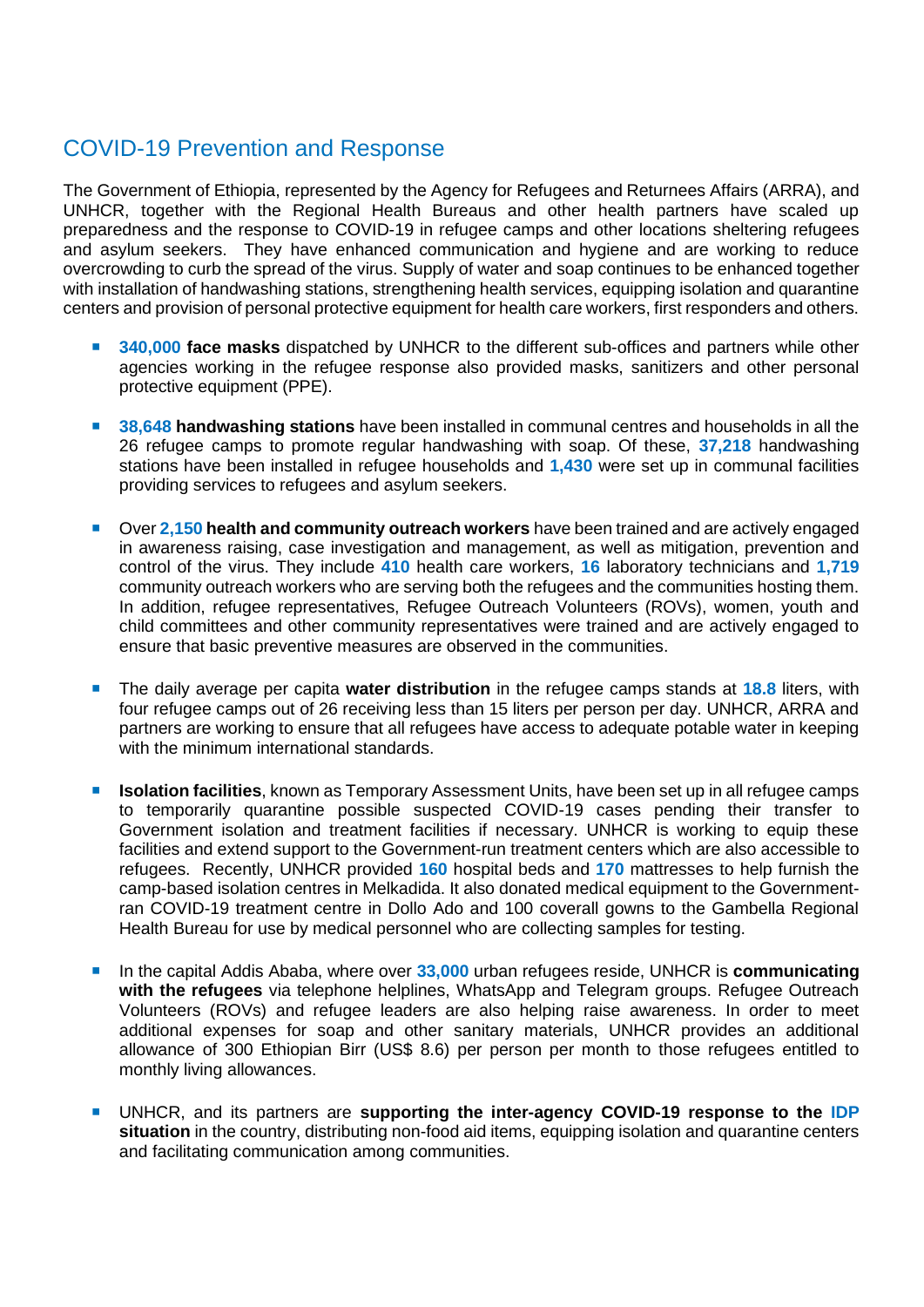

### COVID Impact and Challenges

**Health Impact:** The allocation of much of UNHCR's limited health budget to the COVID-19 prevention and response efforts could result in a strain on the provision of regular health services in the refugee camps, and pose challenges in the continuity of disease control programmes such as for HIV, TB and Malaria. This may also negatively impact the efforts made towards the control of non-communicable diseases including diabetes, hypertension and mental health.

**Economic impact**: UNHCR continues to monitor the economic impacts of COVID-19 in refugee hosting areas. In Sub-Office Melkadida in the Somali Regional State, the harvesting and sale of agriculture produce have been taking place in all nine established irrigation schemes, generating income for refugee and host community farmers. However, farmers are reporting low market prices as a result of the disruption of transport linkages to areas serving as major markets for onion produce. These disruptions are as a result of the COVID-19 state of emergency measures, which limit vehicular movements. To mitigate these disruptions, UNHCR is working on linking cooperatives in the nine irrigation schemes with potential buyers in cities closer to the production area.

In Jewi and Kule refugee camps in the Gambella region, a total of 5,716 households were given redeemable electronic vouchers to pick up fresh food, including vegetables from 17 vendors that were contracted to provide the service. Vulnerable households, including those with pregnant or lactating mothers and children under the ages of 5 were prioritized to ensure that they have access to nutritional foods.

In Tsore and Gure-shombola camps in the Benishangul-Gumuz region, UNHCR has initiated a pilot project to produce face masks by refugees, both to support their livelihoods and to supply face masks to the communities at affordable prices.

UNHCR received **USD 9.8 million** out of its financial requirements of **USD 34.7 million** for the COVID-19 response. The funding shortfall coupled with delayed delivery of international procurement orders of PPEs, medicines and medical supplies are among the key challenges hampering the response efforts. The delay was caused due to the general slow down of global air traffic and international shipments, which is gradually improving. There is no testing machine in Melkadida, and samples are being transported to Jijiga for testing, posing a considerable logistical challenge and delays to obtain results.

#### Operational Response Updates



**Update on Pagak Reception Centre**: UNHCR, ARRA and partners continue to extend protection and emergency assistance to the nearly 7,000 South Sudanese new arrivals at the Pagak Reception centre in the Gambella Region. ARRA continues to provide health services including medical consultations, disease surveillance, maternal and child health care as well as health education and health referrals. Some **9,781 medical consultations** were undertaken during the reporting period, with malaria, lower respiratory tract infections, watery diarrhoea and eye and skin diseases as the main causes of morbidity. A total of **3,740 Long-lasting Insecticide Treated Nets (LLITNs) and 1,870 jerry-cans** were distributed to the new arrivals to protect themselves from malaria and to improve hygiene and safe storage of drinking water, respectively.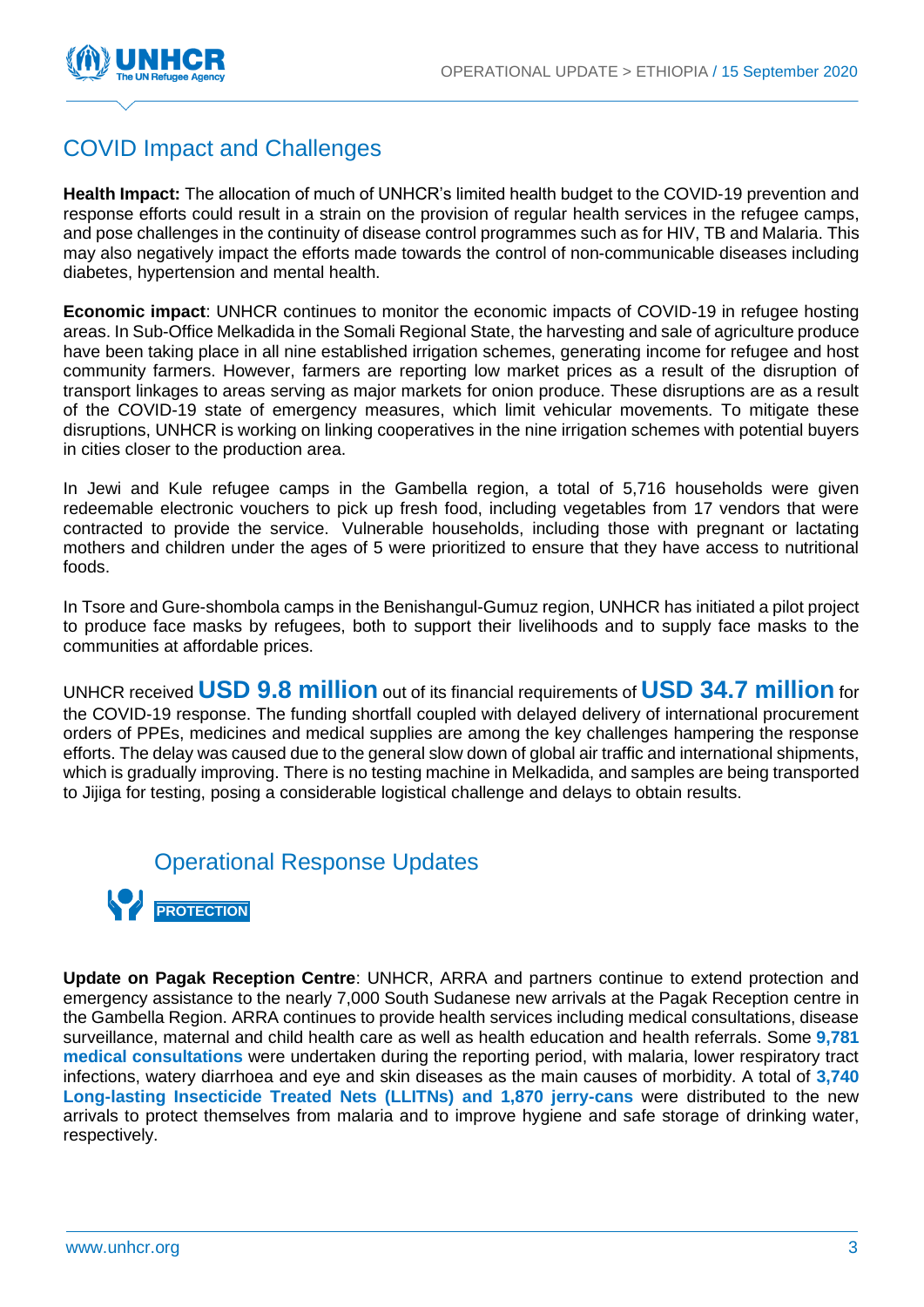**Flood response**: Heavy rainfall in many parts of Ethiopia has destroyed property, damaged livelihoods and displaced thousands across the country. UNHCR is providing emergency aid in different parts of the country to support 80,000 flood-displaced people in the Jigjiga and Melkadida areas in the Somali Region as well as in the Afar Region.

In the Afar Region, UNHCR is a member of the Regional Flood Taskforce and has partnered with the regional Disaster Prevention and Food Security Programme Coordination Office (DPFSPCO) to provide



relief items to 5,584 households who are currently being hosted in four public schools in Aysaita town. UNHCR distributed relief items over 2,500 of the families, including laundry soap, kitchen sets, jerrycans, sleeping mats, mosquito nets and plastic sheets.

**STATISTICS** 

In the Jijiga area of the Somali Region, UNHCR in partnership with GOAL Ethiopia and Danish Refugee Council (DRC) distributed similar relief items to 6,000 displaced families in the Shabele/Fafen zone. They include 4,000 families that were displaced by recent flooding and 2,000 others who recently returned to a village called Tuli-guled.



**Shelter construction:** As part of its shelter support to vulnerable IDP returnees in Mate Toma Kebele, Bule Hora Woreda of West Guji Zone, UNHCR through its partner Action for the Needy in Ethiopia (ANE), completed construction of **44 of the planned 70 shelters**. The remaining 26 shelters are at their final phase of completion. UNHCR has already constructed **850 shelters** in the Gedeo-Southern Nations, Nationalities and Peoples Region- (SNNPR) and West Guji in Oromia Region and allotted them to selected vulnerable members of the communities who had returned from displacement sites.